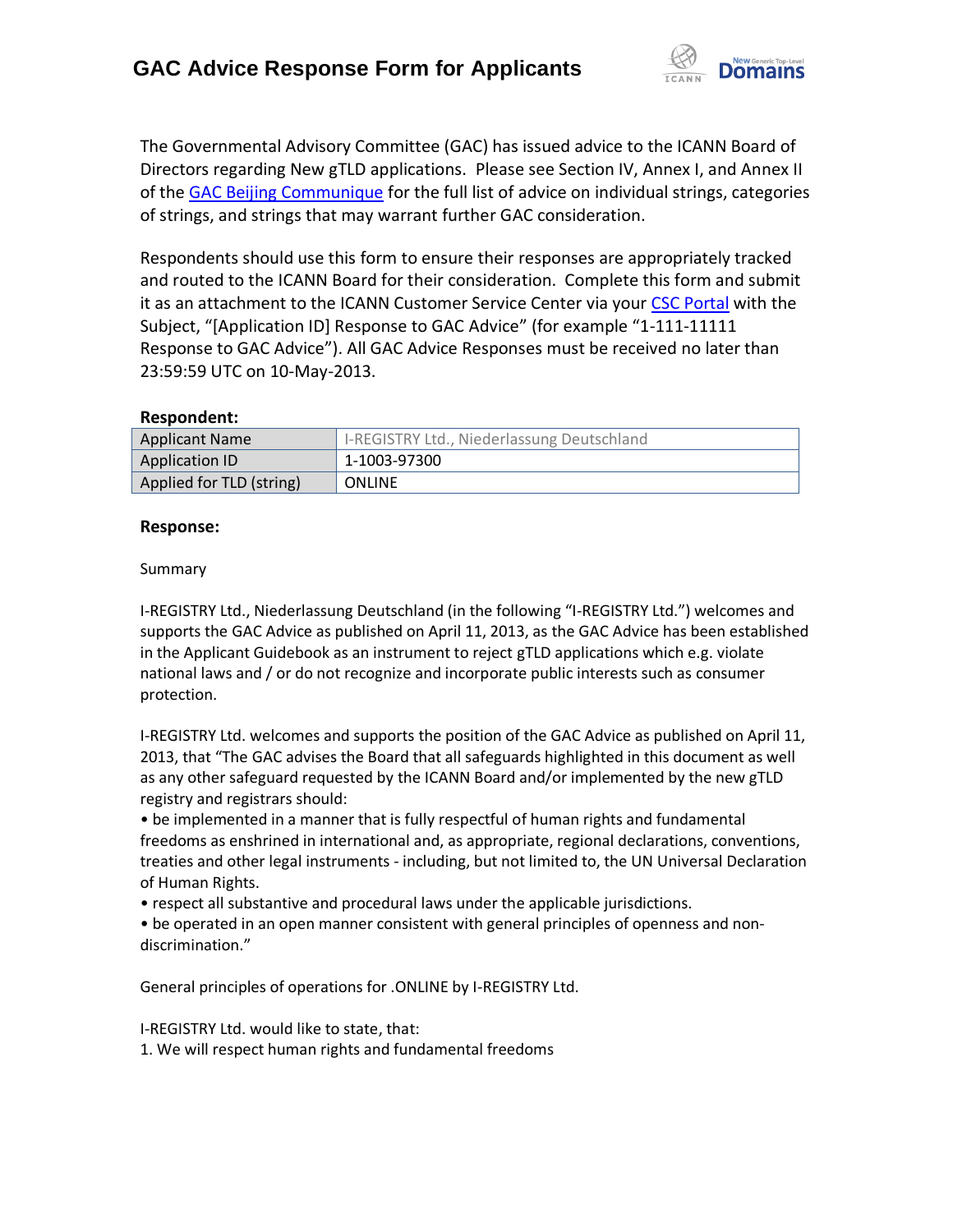# **GAC Advice Response Form for Applicants**



We fully support human rights and fundamental freedoms of mankind, this includes but is not limited to the UN declaration of rights . In this respect we would like to emphasize two principles of the UN declaration of rights:

Everyone is entitled to all the rights and freedoms set forth in this Declaration, without distinction of any kind.

Article 19: Everyone has the right to freedom of opinion and expression; this right includes freedom to hold opinions without interference and to seek, receive and impart information and ideas through any media and regardless of frontiers.

2. We will respect national laws

According to our policies in question 18, we stated under "IV. Acceptable Use of .online Domain Names" the "5. Acceptable Use Policy". I-REGISTRY Ltd. is aware that the use of the internet including the registration and use of internet domain names may effect third party's rights, including but not limited to, personal rights, privacy rights, data privacy rights and intellectual property rights as well as criminal laws, civil laws and administrative laws, including the regulations concerning the privacy law and consumer protection.

I-REGISTRY Ltd. understands that aforesaid rights and laws might, as the case may be, follow different legislatures and jurisdictions due to the internationality of the internet. I-REGISTRY Ltd. respects and acknowledges the national legal systems of all national legitimate constitutional states as well as higher-level and superior laws, regulations and conventions and uses its best endeavors to anticipate and to impede any unlawful violations and infringements and to support law enforcements to the legitimate extent. That said, also I-REGISTRY Ltd.'s partners are expected to respect, acknowledge and comply with all the international legal provisions which might be effected, independent from the partner's location, its seat of business or place of origin.

I-REGISTRY Ltd. developed different measures in order to meet this admission. For example I-REGISTRY Ltd. supports ICANN's Transfer Dispute Resolution Process, established a rights protection system, provides a concrete and binding Anti-Abuse Policy, provides a point-ofcontact information for reporting suspected abuse, commits to rapid identification and resolution of abuse including suspensions, ensures completeness of WHOIS information at the time of registration; publishing and maintains procedures for removing orphan glue records for names removed from the zone, and establishes measures to deter WHOIS abuse. 3. We will operate the TLD in an open manner consistent with general principles of openness and non‐discrimination

The fundamental goals of the Introduction of New gTLDs are:

The new gTLD program will create a means for prospective registry operators to apply for new gTLDs, and create new options for consumers in the market.

To foster diversity, encourage competition, and enhance the utility of the DNS.

ICANN expects a diverse set of applications for new gTLDs, including IDNs, creating significant potential for new uses and benefit to Internet users across the globe.

We fully support these goals with the underlying principles of openness and non-discrimination, which will lead to greater choice and diversity for consumers based on competition among registries.

Detailed commitments by I-REGISTRY Ltd. for .ONLINE on General Safeguards and Consumer Protection Safeguards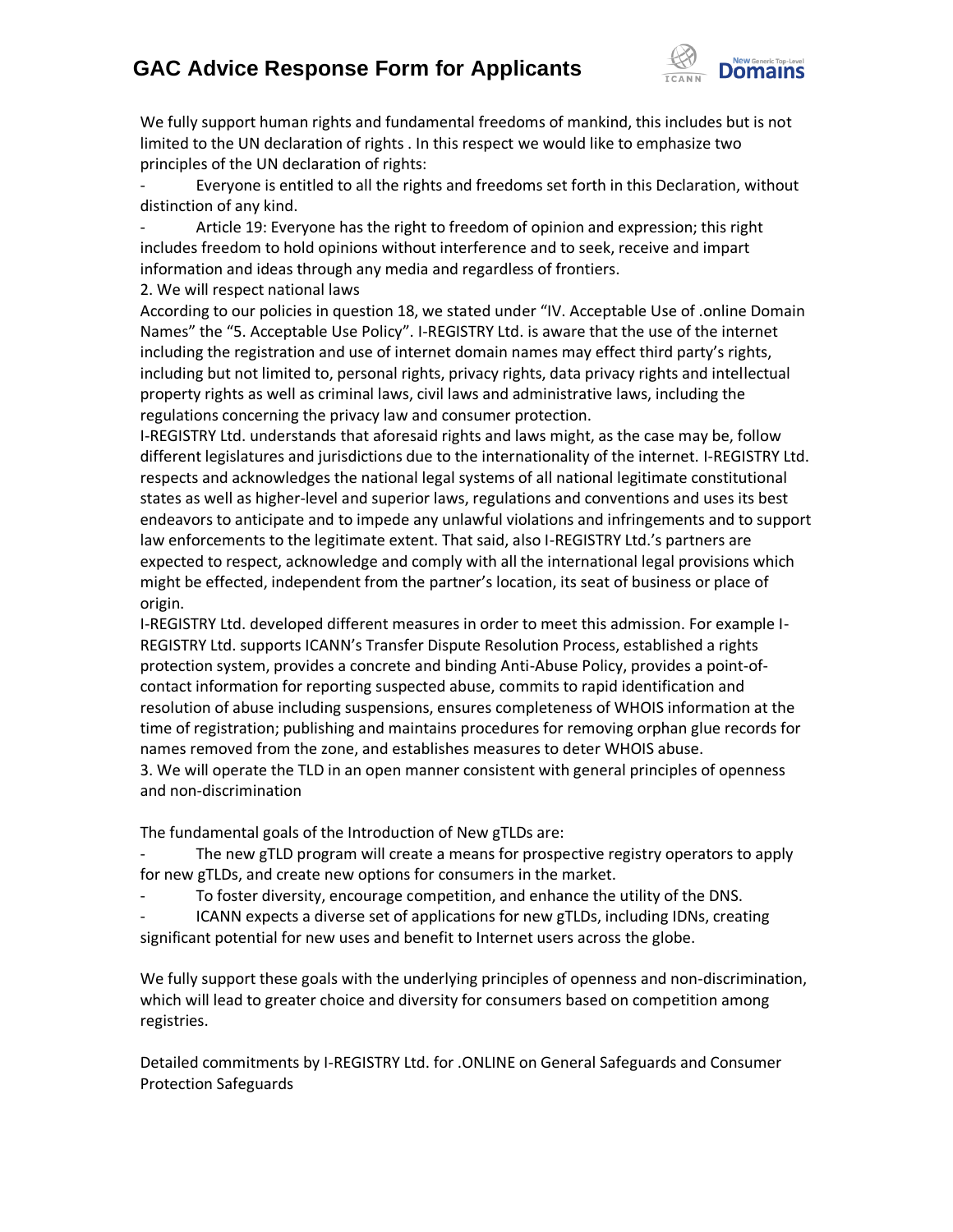## **GAC Advice Response Form for Applicants**



I-REGISTRY Ltd., the applicant for the .ONLINE Top-Level-Domain, will implement as already stated in the application the following safeguards in a manner that (i) is fully respectful of human rights and fundamental freedoms as enshrined in international and, as appropriate, regional declarations, conventions, treaties and other legal instruments – including, but not limited to, the UN Universal Declaration of Human Rights, (ii) respects all substantive and procedural laws under the applicable jurisdictions, and (iii) the gTLD be operated in an open manner consistent with general principles of openness and non‐discrimination. The safeguards will be subject to contractual oversight.

### The Safeguards are in detail:

1. WHOIS verification and checks - I-REGISTRY Ltd. will conduct checks on a statistically significant basis to identify registrations in its gTLD with deliberately false, inaccurate or incomplete WHOIS data at least twice a year. Registry operators will weigh the sample towards registrars with the highest percentages of deliberately false, inaccurate or incomplete records in the previous checks. I-REGISTRY Ltd. will notify the relevant registrar of any inaccurate or incomplete records identified during the checks, triggering the registrar's obligation to solicit accurate and complete information from the registrant.

2. Mitigating abusive activity - I-REGISTRY Ltd. will ensure that terms of use for registrants include prohibitions against the distribution of malware, operation of botnets, phishing, piracy, trademark or copyright infringement, fraudulent or deceptive practices, counterfeiting or otherwise engaging in activity contrary to applicable law.

3. Security checks - While respecting privacy and confidentiality, I-REGISTRY Ltd. will periodically conduct a technical analysis to assess whether domains in its gTLD are being used to perpetrate security threats, such as pharming, phishing, malware, and botnets. If I-REGISTRY Ltd. identifies security risks that pose an actual risk of harm, I-REGISTRY Ltd. will notify the relevant registrar and, if the registrar does not take immediate action, suspend the domain name until the matter is resolved.

4. Documentation - I-REGISTRY Ltd. will maintain statistical reports that provide the number of inaccurate WHOIS records or security threats identified and actions taken as a result of its periodic WHOIS and security checks. I-REGISTRY Ltd. will maintain these reports for the agreed contracted period and provide them to ICANN upon request in connection with contractual obligations.

5. Making and Handling Complaints - I-REGISTRY Ltd. will ensure that there is a mechanism for making complaints to I-REGISTRY Ltd. that the WHOIS information is inaccurate or that the domain name registration is being used to facilitate or promote malware, operation of botnets, phishing, piracy, trademark or copyright infringement, fraudulent or deceptive practices, counterfeiting or otherwise engaging in activity contrary to applicable law.

6. Consequences - Consistent with applicable law and any related procedures, I-REGISTRY Ltd. shall ensure that there are real and immediate consequences for the demonstrated provision of false WHOIS information and violations of the requirement that the domain name should not be used in breach of applicable law; these consequences should include suspension of the domain name.

I-REGISTRY Ltd. commits to operate the gTLD in a way that is consistent with applicable laws, as this TLD is related to consumer protection, sensitive TLDs and/or regulated markets. The following safeguards will apply to .ONLINE: